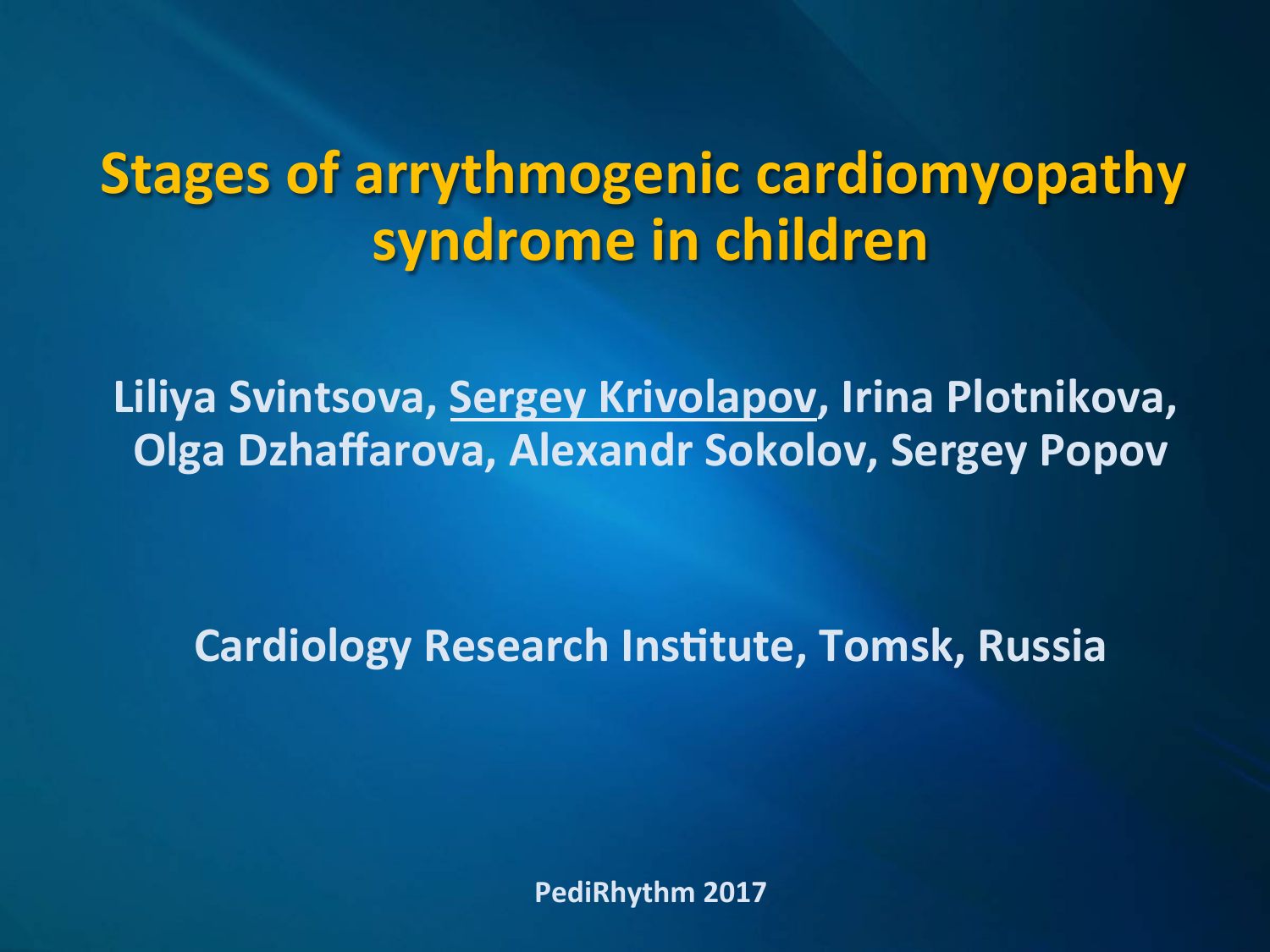#### *Arrhythmogenic cardiomyopathy determines clinical and prognostic arrhythmia value*

#### **ACMP** diagnostics criteria:

- **Dilatation of heart chambers, decrease of LV contractile** function
- **E** Heart failure signs
- **E** Reversibility of above-mentioned criteria after tachycardia **resolution**

#### **Reasons for ACMP appearance**

•**Ectopic atrial tachycardia** •**Ventricular tachycardia •Ventricular arrhythmia with high ectopic activity** •**WPW syndrome**  •**PJRT**  •**JET**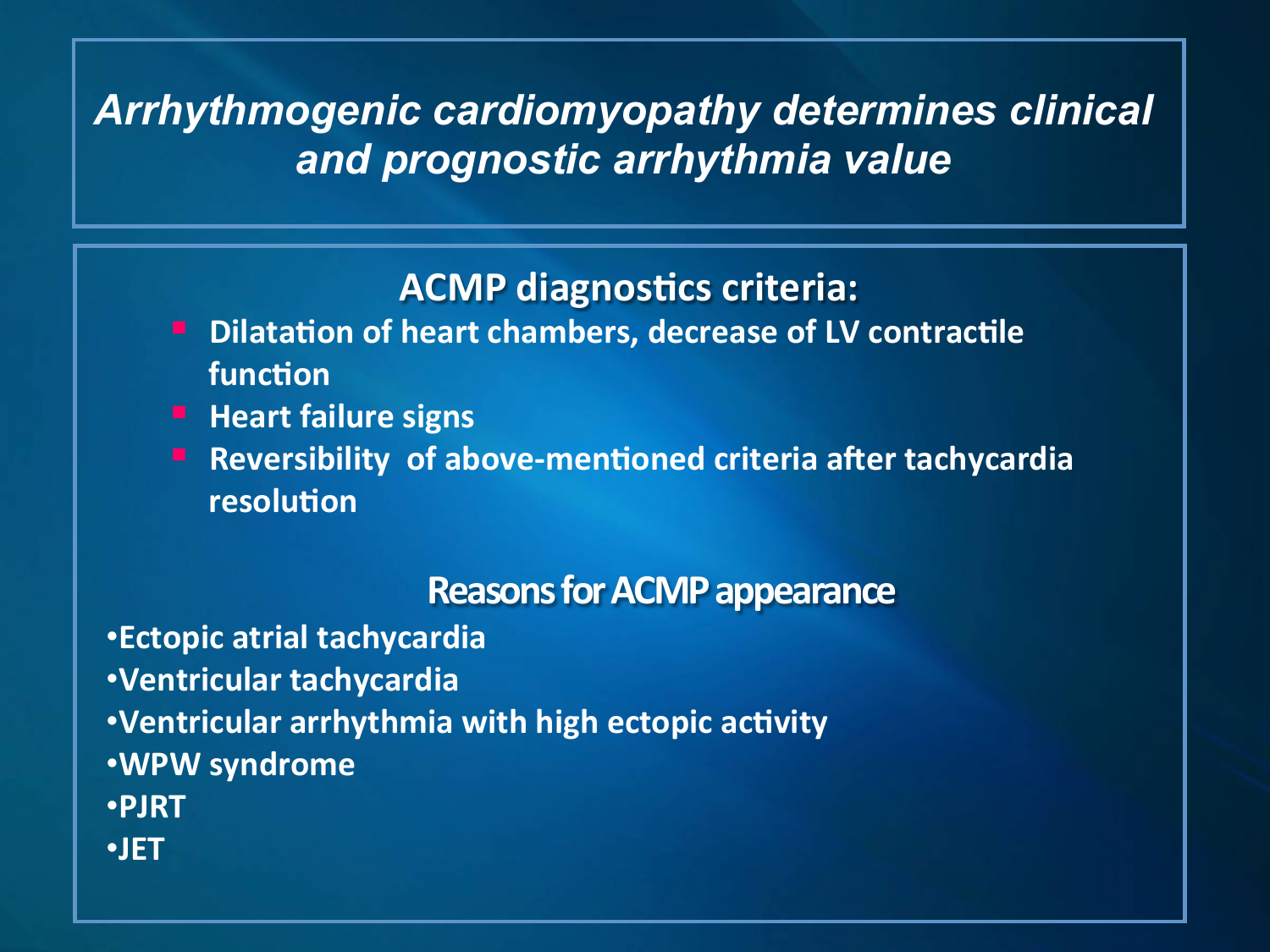## **Patients: 450 children with idiopathic arrhythmias aged 0 to 7 years (Me2,33(IQR: 0,33 - 5,0) were examined.**

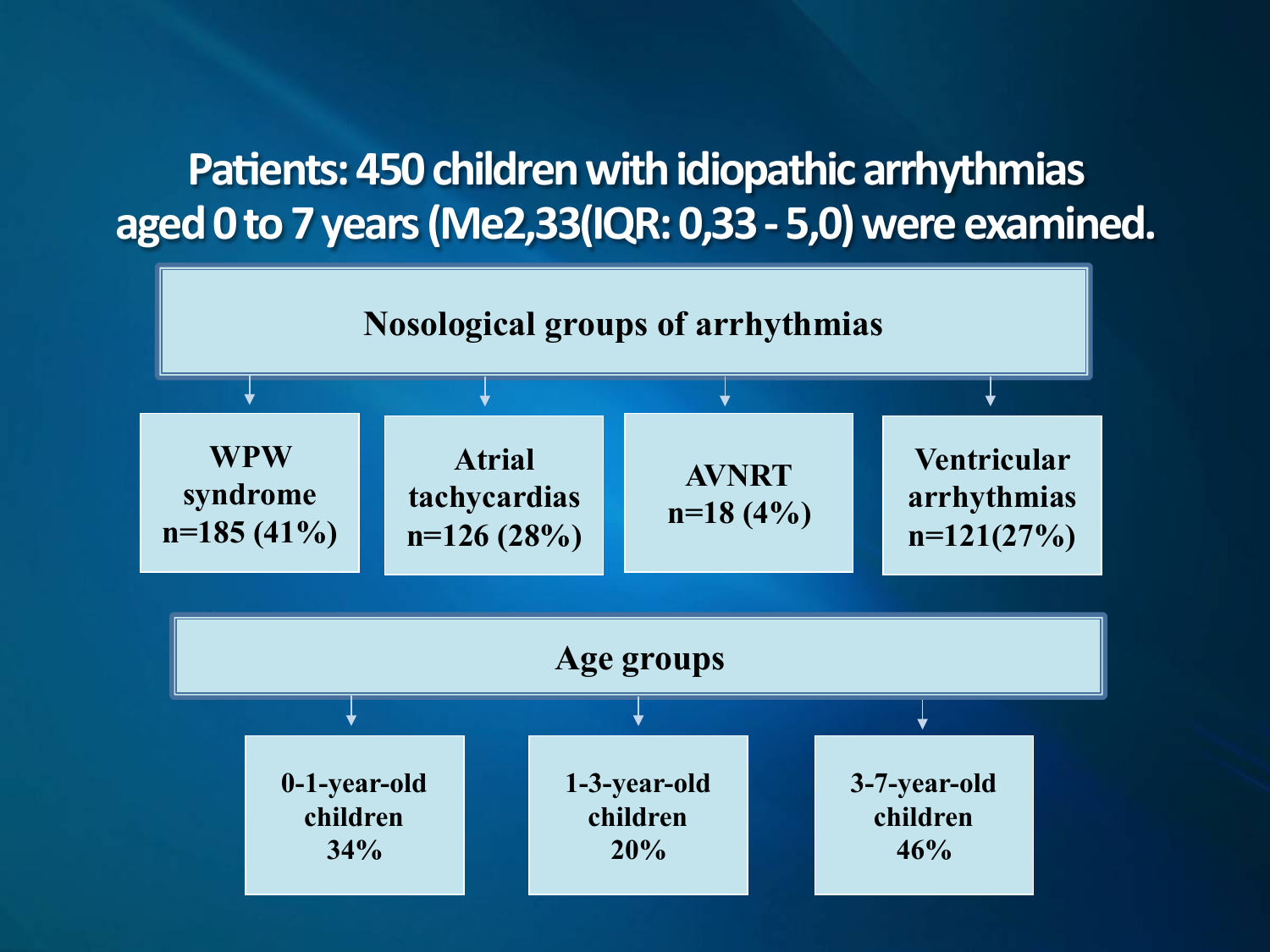# **Arrhythmia manifestation period**

Period of the first arrhythmia manifestation was based on the recorded data of fetal Echo, auscultation, ECG, Holter.

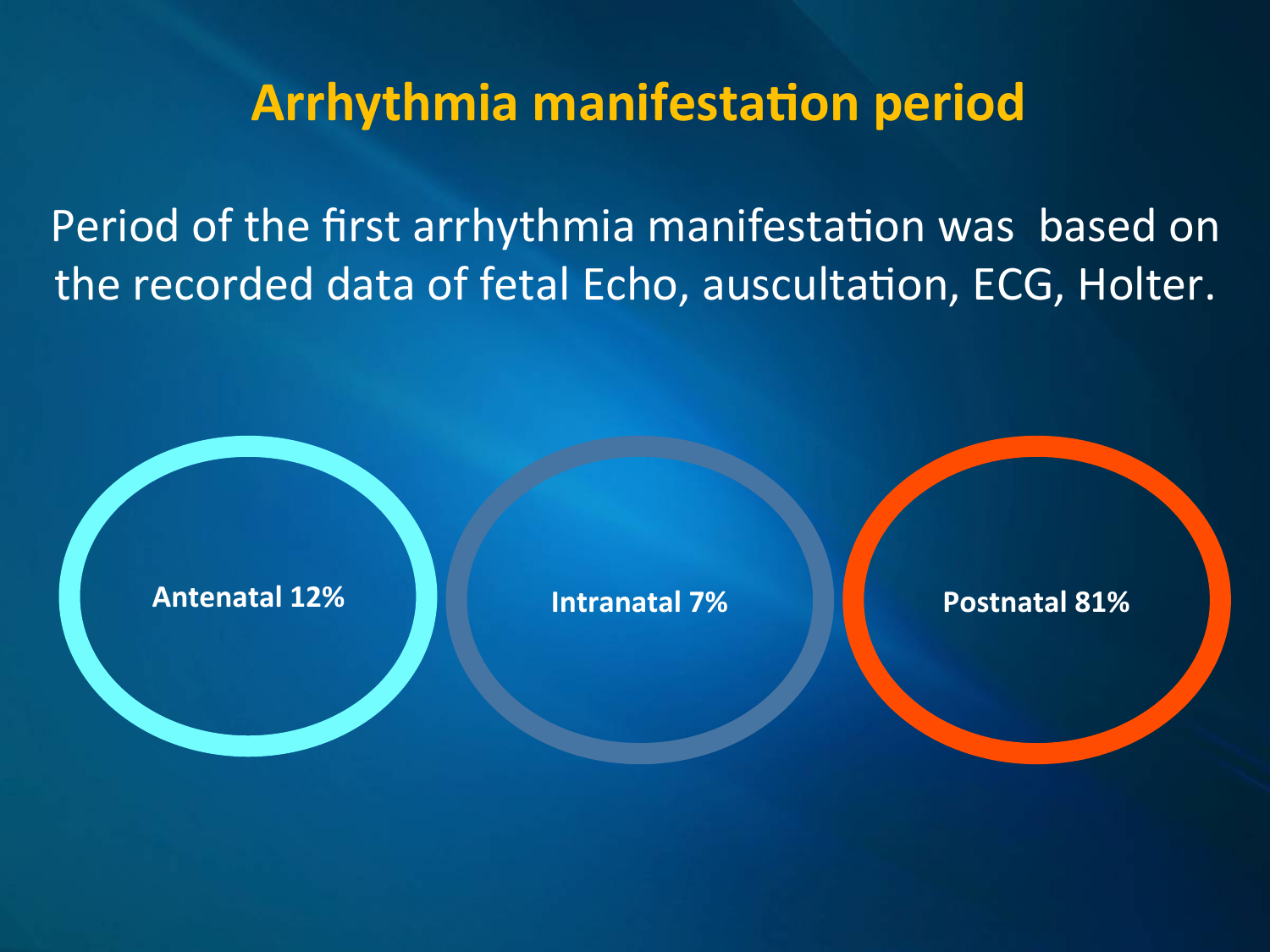The analysis of variants of tachycardia course in children of different age groups shown prevalence of paroxysmal course of tachycardia in children from 3 to 7 years old (p=0,001) and incessant one in children under one year old (p<0,001).

Higher frequency of tachycardia paroxysms in children younger than one year in comparison with 1-3year-old ( $p=0.028$ ) and 3-7-year-old children ( $p=0.028$ )

Variants of tachycardia clinical course



Frequency of tachycardia paroxysms

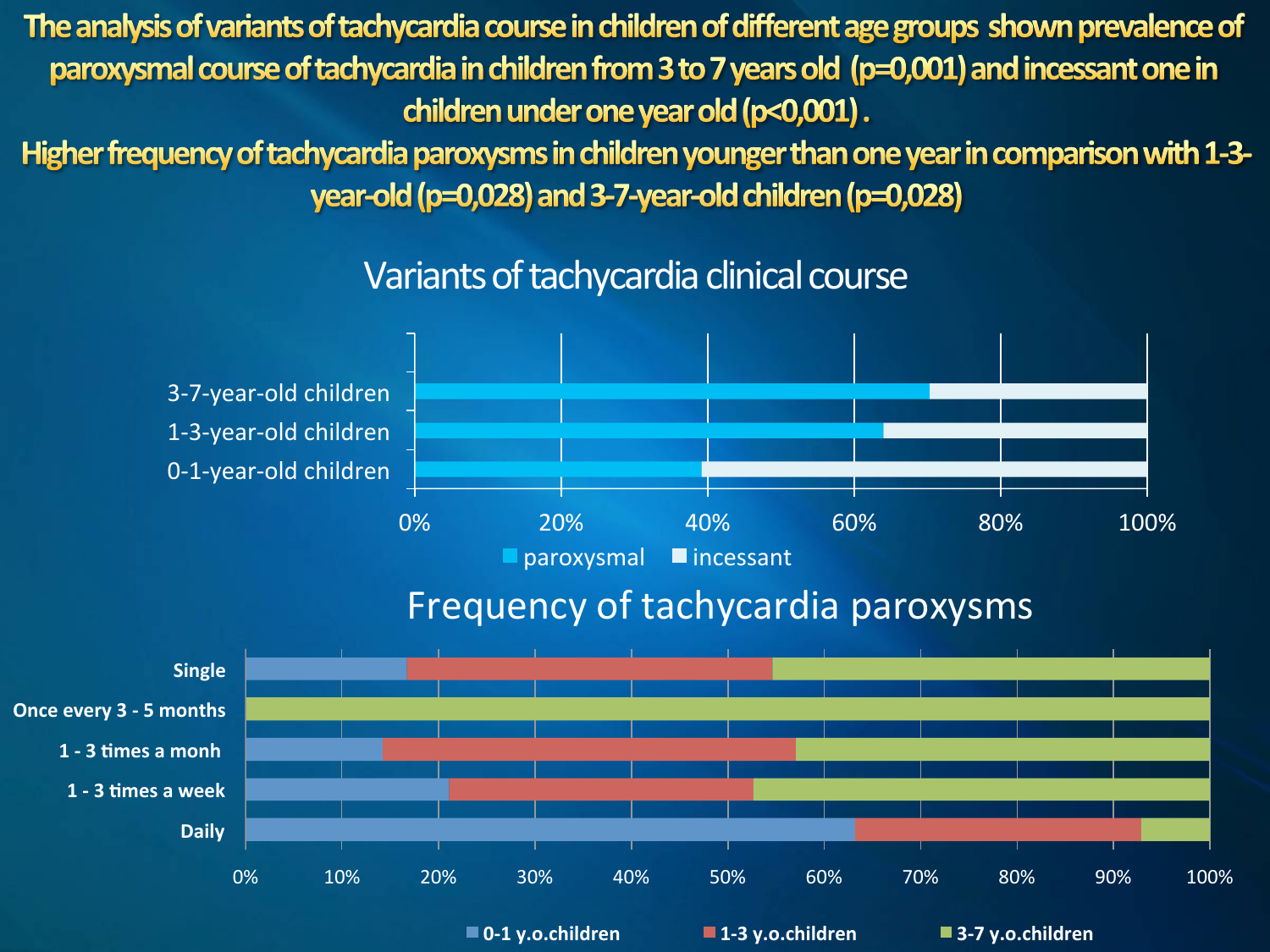## **Arrhythmogenic heart remodeling**

Arrhythmogenic heart remodeling is specific either patients with chronic form of tachycardia or frequent tachycardia paroxysms.

**Indices of deviation from age and anthropometric rates were assessed during individual Echo analysis.** 

- Right atrial dilatation 40.3%
- Left atrial dilatation 35.4%
- Left ventricle dilatation 35.4
- **Right ventricle dilatation 3.9%**
- **LV EF decrease 49.2%**
- **LV spherification 11.1%**
- **LV asynchronous contraction 6.6%**
- **Enlargement of RV systolic pressure 3.9%**
- Mitral regurgitation 18.8%
- **Tricuspid regurgitation 17.7%**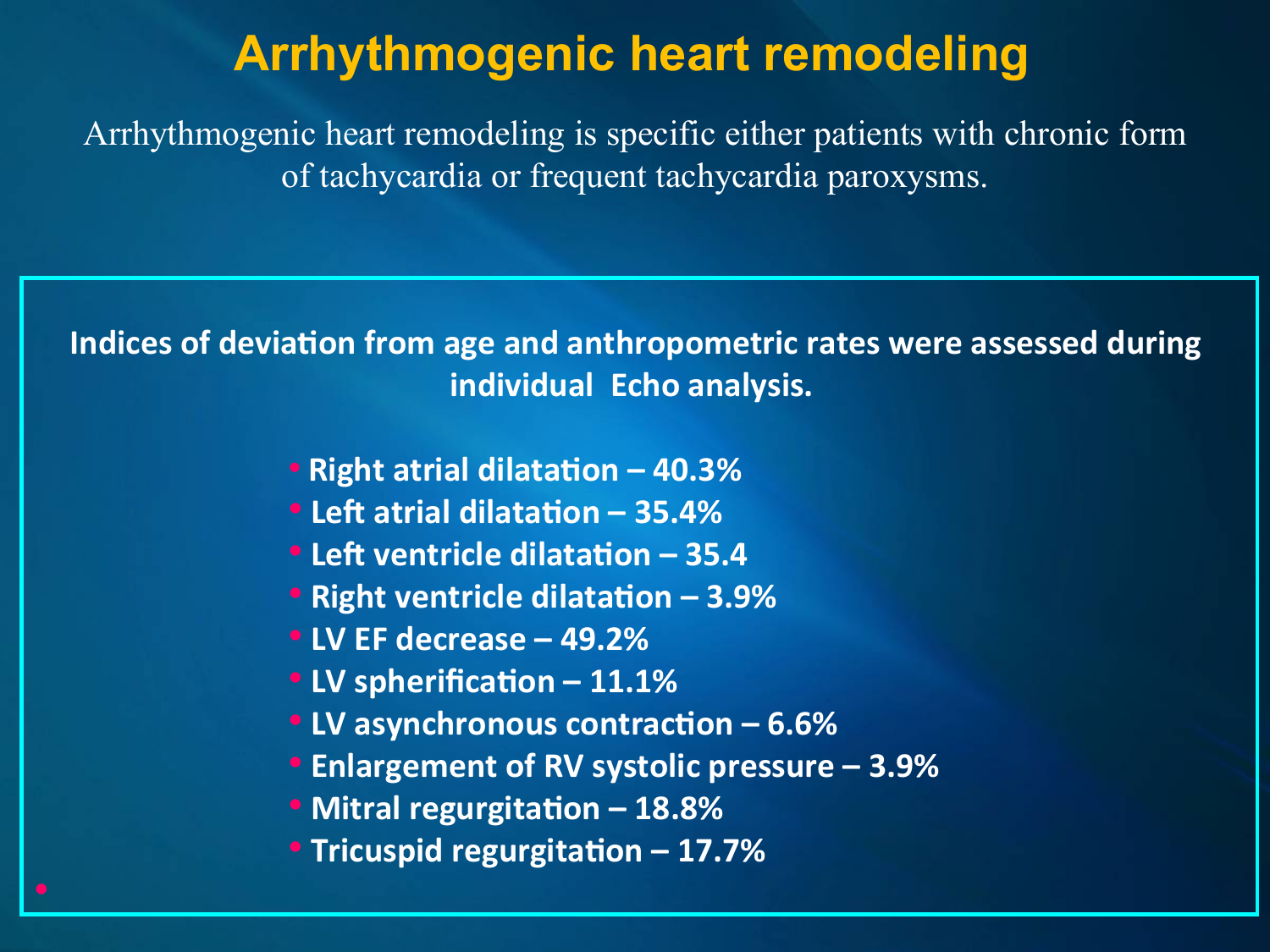#### **Significant prevalence of ACMP in older children in relation to younger children ( p=0,002) was shown in assessment of Echo indices**

| <b>Index</b> | Age group                  |                             |                           | P          | P paired                 |                          |         |
|--------------|----------------------------|-----------------------------|---------------------------|------------|--------------------------|--------------------------|---------|
|              | Under one year<br>old      | 1-3 years old               | 3-7 years old             | intergroup | $P_1 - 2$                | $P_1 - 3$                | $P2-3$  |
| LA volume,%  | <b>98,3</b> $(89,7-126,0)$ | <b>106,0</b> $(88,3-132,0)$ | $126,5(104,0-165,0)$      | 0,001      | 0,400                    | $0,001$                  | 0,020   |
| RA volume,%  | 99,9 (80,7-137,0)          | 112,0 $(95,2-124,0)$        | $131,0(116,0-151,0)$      | < 0,001    | 0,373                    | $0,001$                  | $0,001$ |
| EDV LV, %    | $113(84,1-131,4)$          | 117,5 (98,3-139,0           | 112,5 $(96,5-129,0)$      | 0,488      |                          |                          |         |
| EF LV        | 66,0 $(52,5-72,0)$         | $67,0(60,0-70,0)$           | 65,0 $(56,0-68,0)$        | 0,708      | $\overline{\phantom{a}}$ | $\overline{\phantom{a}}$ |         |
| <b>RVSP</b>  | $25,0(23,0-28,0)$          | <b>20,0</b> (19,0-22,5)     | <b>23,0</b> $(21,0-26,0)$ | 0,002      | 0,001                    | 0,038                    | 0,012   |

Notes: LA volume,%, RA volume,% left atrium- and right atrium volume in % from age and anthropometric rates; EDV LV, % - end diastolic volume in % from age and anthropometric rates; EF LV left ventricular ejection fraction; RVSP - right ventricular systolic blood pressure.

**More over, EDV was less than 80% of individually prognosticated** rates in 11 children. All those patients were under one year old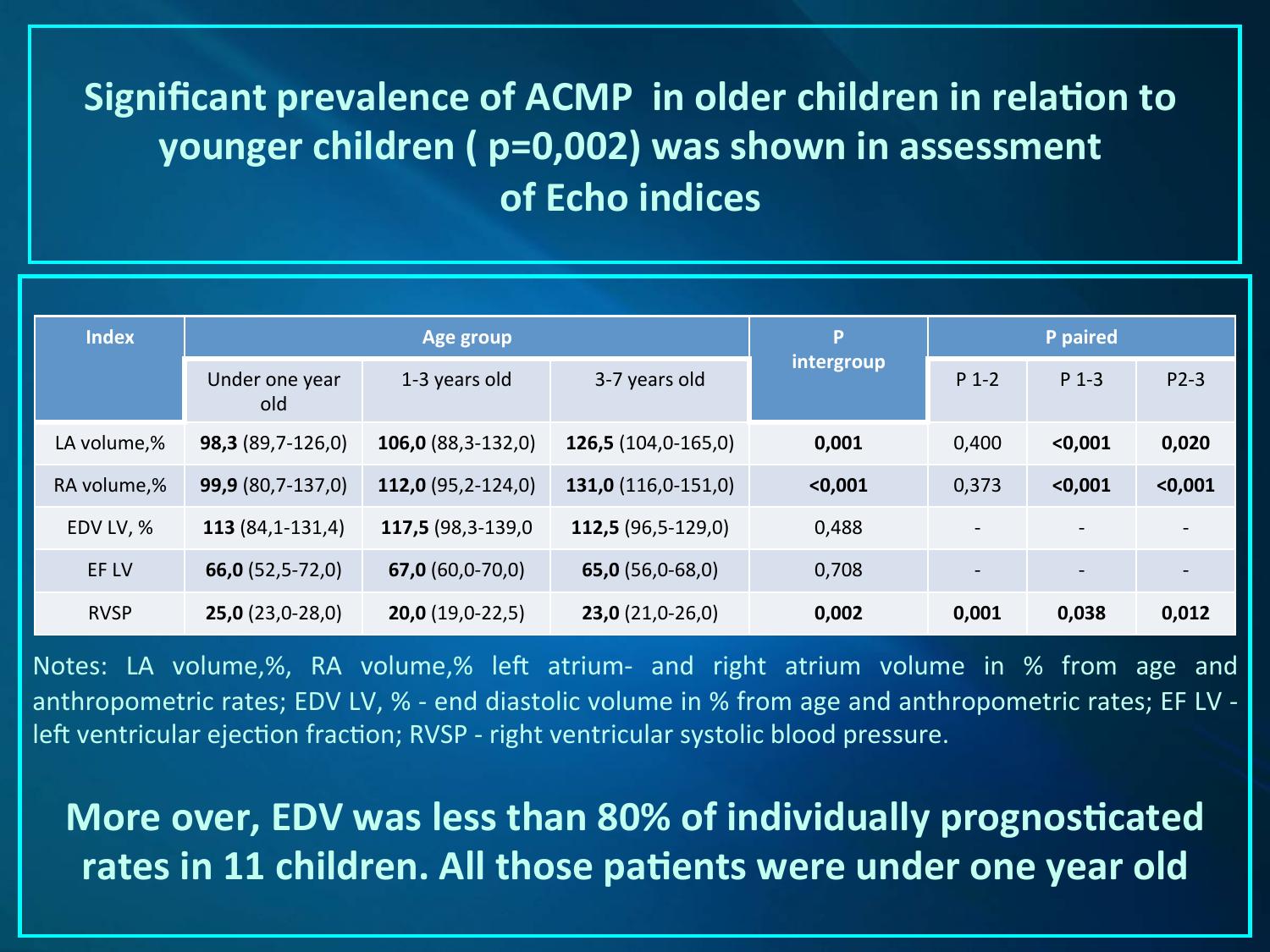## **Heart failure (NYHA)**

Significant difference in heart failure was shown between nosologies ( p<0,001).

Heart failure develops more often in patients with atrial tachy (p=0,003).

| <b>NYHA</b>    | <b>Nosologic arrhythmias groups</b> |                        |                  |                             | <b>Total</b> |  |
|----------------|-------------------------------------|------------------------|------------------|-----------------------------|--------------|--|
|                | <b>WPW</b><br>syndrome              | Atrial<br>tachycardias | <b>AVNRT</b>     | Ventricular<br>tachycardias |              |  |
|                | 61 (74,4%)                          | 26 (45,5%)             | 7(100%)          | 7(53,8%)                    | 101 (63,8%)  |  |
| $\mathbf{I}$   | 13 (15,9%)                          | 17 (39,9%)             | $\mathbf 0$      | 5(38,5%)                    | 35 (22,1%)   |  |
| $\mathbf{III}$ | 8(9,8%)                             | 11 (20,0%)             | $\boldsymbol{0}$ | 1(7,7%)                     | 20 (12,7%)   |  |
| IV             | $\overline{0}$                      | 2(3,6%)                | $\overline{0}$   | $\overline{0}$              | $2(1,3\%)$   |  |
| Total          | 82 (100%)                           | 56 (100%)              | 7(100%)          | 13 (100%)                   | 158 (100%)   |  |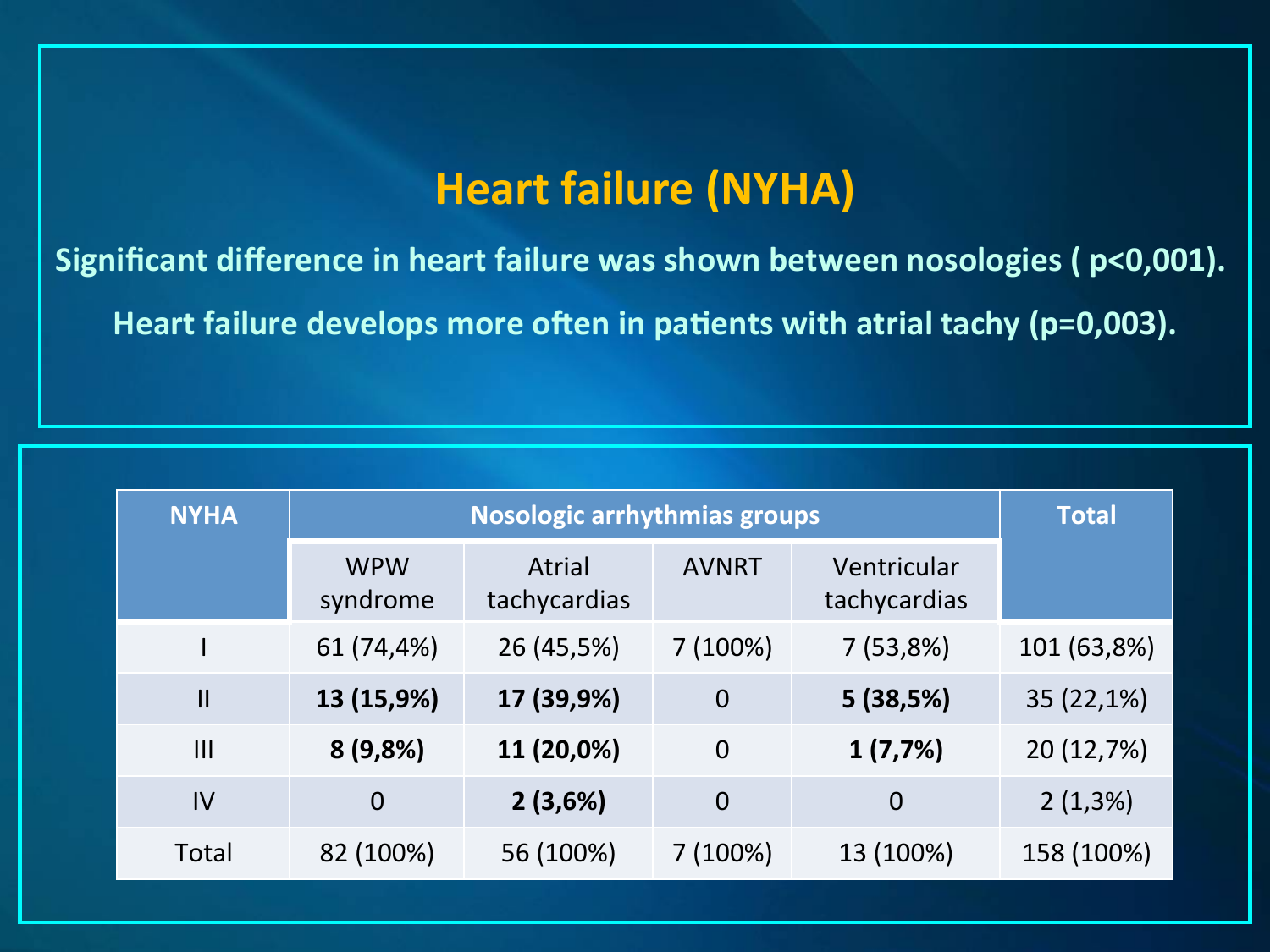# **Heart failure (NYHA)**

| <b>NYHA</b>    | Age group             |                  |               | P<br>intergroup | P paired  |                     |         |
|----------------|-----------------------|------------------|---------------|-----------------|-----------|---------------------|---------|
|                | Under one<br>year old | 1-3 years old    | 3-7 years old |                 | $P_1 - 2$ | $P_1 - 3$           | $P2-3$  |
|                | 38 (52,8%)            | 31 (83,8%)       | 70 (80,5%)    | $p=<0,001$      | $p=0,004$ | p <sub>0</sub> ,001 | p=0,934 |
| $\mathbf{II}$  | 16 (22,2%)            | 5(13,5%)         | 14 (16,1%)    |                 |           |                     |         |
| $\mathbf{III}$ | 17 (23,6%)            | 1(2,7%)          | $2(2,3\%)$    |                 |           |                     |         |
| IV             | 1(1,4%)               | $\boldsymbol{0}$ | $1(1,1\%)$    |                 |           |                     |         |
| Total          | 72 (100%)             | 37 (100%)        | 87 (100%)     |                 |           |                     |         |

HF clinical manifestations significantly more often appeared in the group of children under one year old in comparison with children older age groups.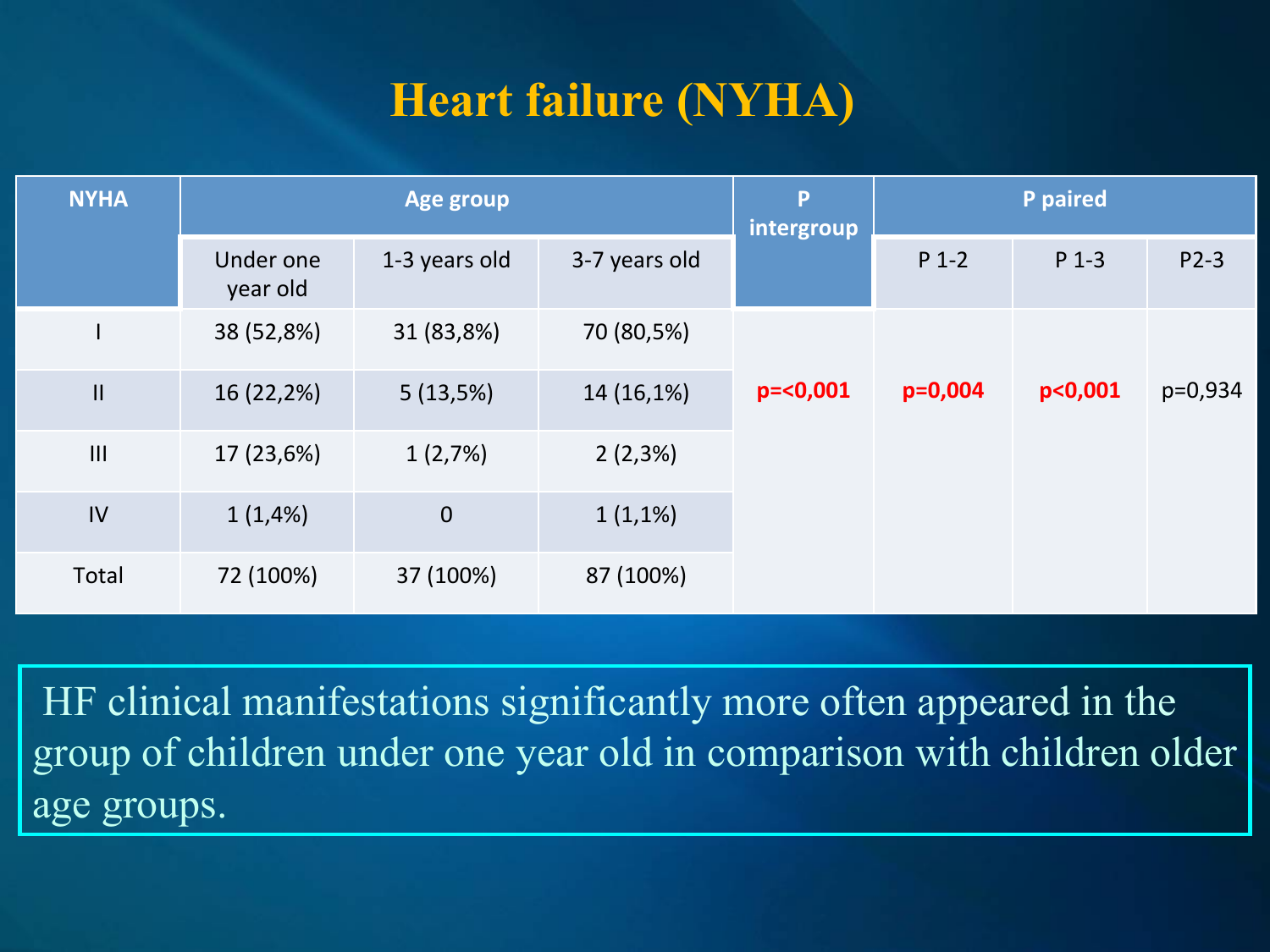## The important result of arrhythmias treatment by AAT and RFA is ACMP reverse remodeling



HF symptoms disappeared during first days after tachycardia resolution.

Reduction of echocardiographic signs of ACMP syndrome after arrhythmias resolution correlates with initial intracardiac hemodynamics.

Patients under one year old have been marked to have maximum benefit on intracardiac hemodynamics.